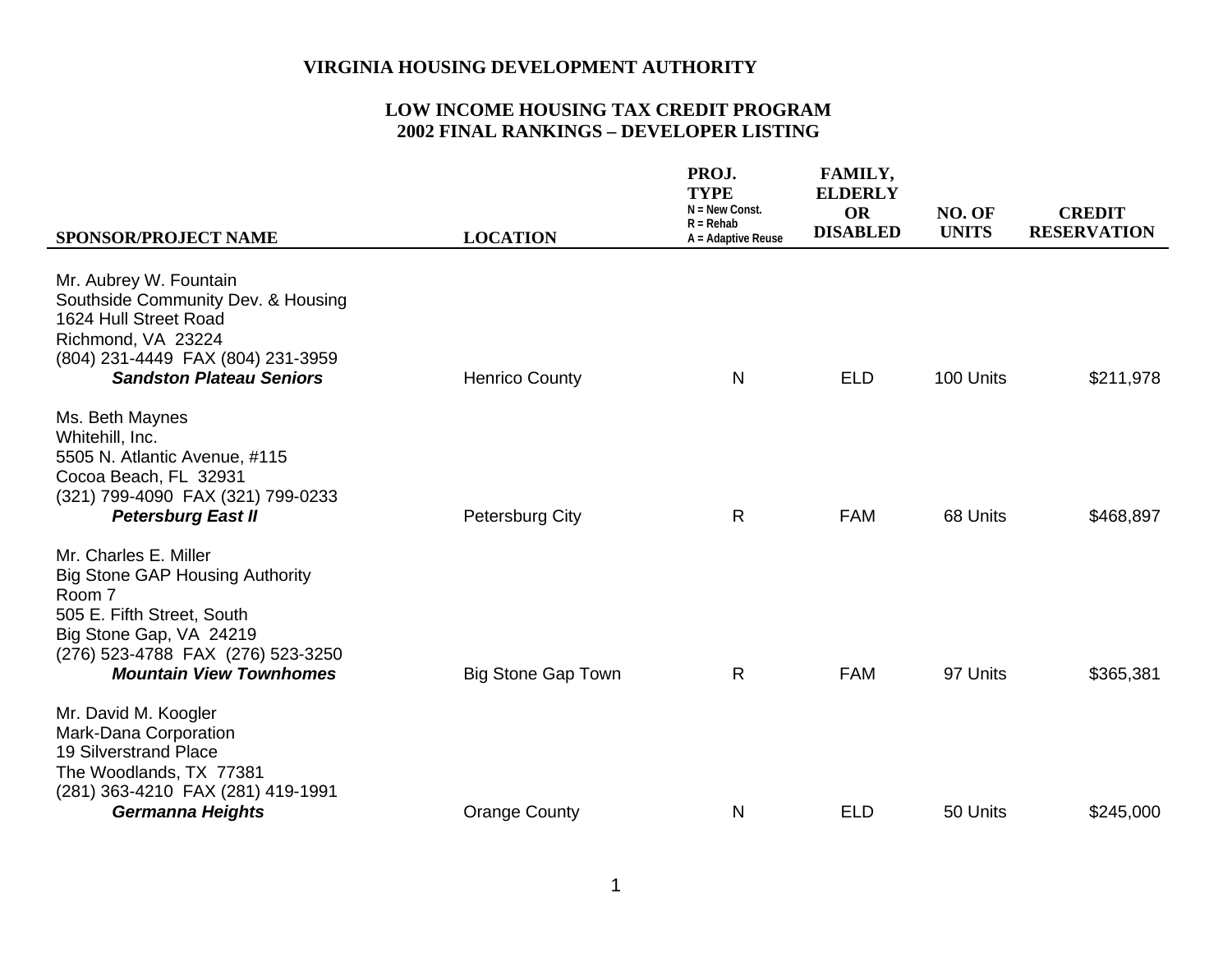|                                                                                                                                                                                                                                           |                                                      | PROJ.<br><b>TYPE</b><br>$N = New Const.$<br>$R = Rehab$ | <b>FAMILY,</b><br><b>ELDERLY</b><br><b>OR</b><br><b>DISABLED</b> | NO. OF<br><b>UNITS</b> | <b>CREDIT</b><br><b>RESERVATION</b> |
|-------------------------------------------------------------------------------------------------------------------------------------------------------------------------------------------------------------------------------------------|------------------------------------------------------|---------------------------------------------------------|------------------------------------------------------------------|------------------------|-------------------------------------|
| <b>SPONSOR/PROJECT NAME</b>                                                                                                                                                                                                               | <b>LOCATION</b>                                      | $A =$ Adaptive Reuse                                    |                                                                  |                        |                                     |
| Mr. Donald E. Tucker<br>AHD, Inc.<br>Suite 707<br>2 Bethesda Metro Center<br>Bethesda, MD 20814<br>(301) 907-6660 FAX (301) 907-0250<br><b>Culpeper House</b><br><b>Potomac Woods Seniors II</b>                                          | <b>Culpeper Town</b><br><b>Prince William County</b> | R<br>N                                                  | <b>FAM</b><br><b>ELD</b>                                         | 154 Units<br>44 Units  | \$429,130<br>\$277,820              |
| Mr. Gary Romer<br>The Community Builders<br>8 Penn Center, Suite 1400<br>1628 John F. Kennedy Boulevard<br>Philadelphia, PA 19103<br>(215) 587-4100 FAX (215) 587-0490<br><b>Bowling Green Phase II</b><br><b>Marshall Manor Phase II</b> | <b>Norfolk City</b><br><b>Norfolk City</b>           | N<br>N                                                  | <b>FAM</b><br><b>FAM</b>                                         | 43 Units<br>66 Units   | \$332,338<br>\$508,347              |
| Mr. Gary E. Weiler<br>Marlyn Development Corporation<br>Suite 105<br>1630 Donna Drive<br>Virginia Beach, VA 23451<br>(757) 467-1677 FAX (757) 437-5330<br><b>Lynnhaven Cove Apts.</b>                                                     | Virginia Beach City                                  | Ν                                                       | <b>ELD</b>                                                       | 115 Units              | \$451,258                           |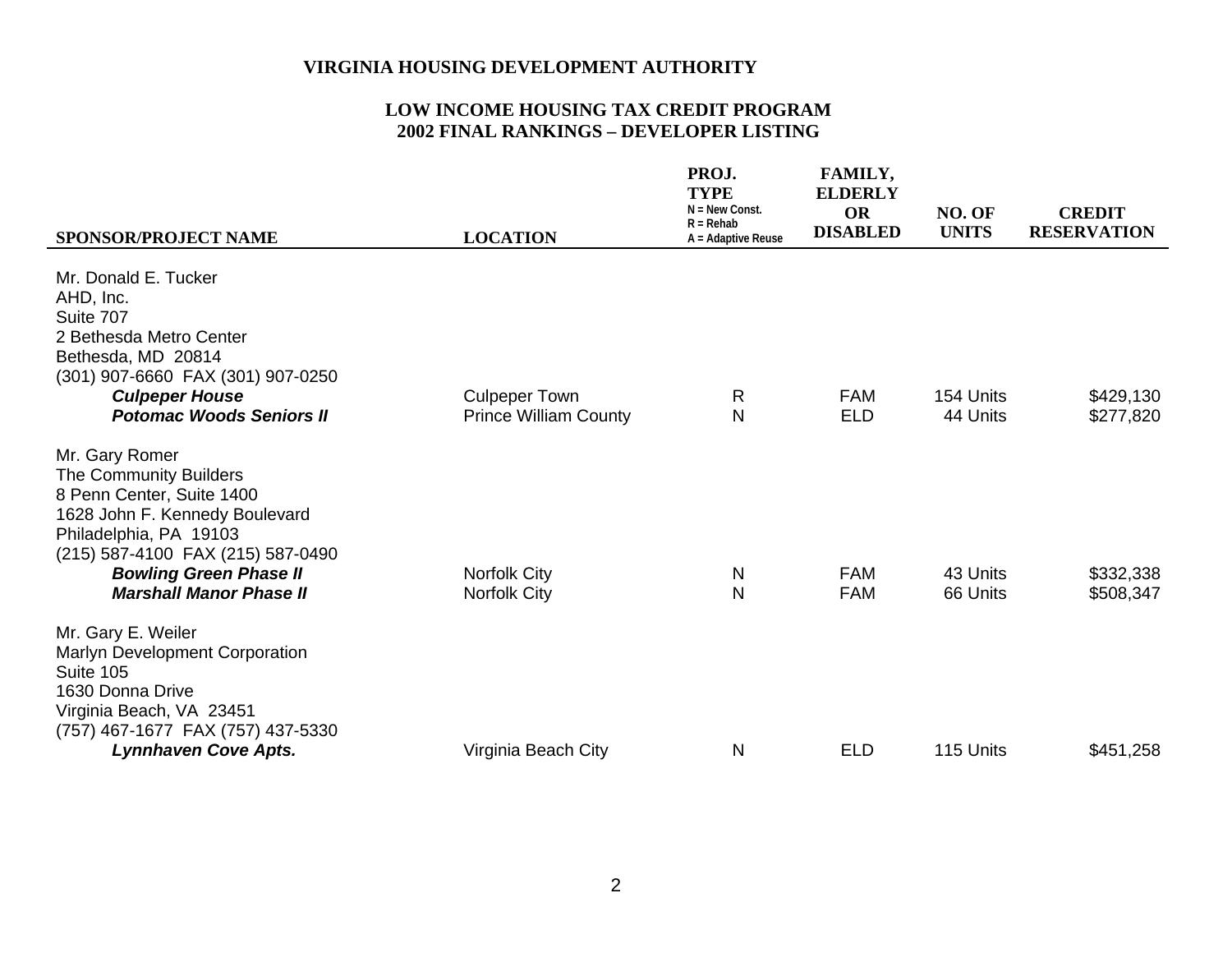| <b>SPONSOR/PROJECT NAME</b>                                                                                                                                                                                                      | <b>LOCATION</b>          | PROJ.<br><b>TYPE</b><br>$N = New Const.$<br>$R = Rehab$<br>A = Adaptive Reuse | <b>FAMILY,</b><br><b>ELDERLY</b><br><b>OR</b><br><b>DISABLED</b> | NO. OF<br><b>UNITS</b> | <b>CREDIT</b><br><b>RESERVATION</b> |
|----------------------------------------------------------------------------------------------------------------------------------------------------------------------------------------------------------------------------------|--------------------------|-------------------------------------------------------------------------------|------------------------------------------------------------------|------------------------|-------------------------------------|
| Mr. George C. Howell, III<br><b>Hunton &amp; Williams</b><br>Riverfront Plaza, East Tower, 17th Floor<br>951 East Byrd Street<br>Richmond, VA 23219-4074<br>(804) 788-8793 FAX (804) 788-8218<br><b>Country Place Apartments</b> | <b>Henrico County</b>    | $\mathsf{R}$                                                                  | <b>FAM</b>                                                       | 102 Units              | \$315, 748                          |
| Mr. George Mundle<br>Legacy Housing LLC<br>Suite 202<br>2121 Commonwealth Ave.<br>Charlotte, NC 28205<br>(704) 374-1444 FAX (704) 376-3693<br><b>Melton's Run</b>                                                                | <b>Carroll County</b>    | N                                                                             | <b>FAM</b>                                                       | 48 Units               | \$291,657                           |
| Mr. H. Graham Driver<br><b>Community Housing Partners</b><br>1520 W. Main Street, Suite 200<br>Richmond, VA 23220<br>(804) 278-9781 ext. 2 FAX (804) 278-9783                                                                    |                          |                                                                               |                                                                  |                        |                                     |
| <b>Afton Square Apts.</b>                                                                                                                                                                                                        | Portsmouth City          | $\mathsf{R}$                                                                  | <b>FAM</b>                                                       | 79 Units               | \$180,708                           |
| <b>Cedar Crest III</b>                                                                                                                                                                                                           | <b>Montgomery County</b> | N                                                                             | <b>FAM</b>                                                       | 28 Units               | \$283,678                           |
| Lee Grant Apts. II                                                                                                                                                                                                               | <b>Appomattox County</b> | R                                                                             | <b>FAM</b>                                                       | 33 Units               | \$68,395                            |
| <b>Meadowview Apts.</b>                                                                                                                                                                                                          | <b>Pulaski County</b>    | R                                                                             | <b>FAM</b>                                                       | 98 Units               | \$310,431                           |
| <b>Yorkshire Apts.</b>                                                                                                                                                                                                           | <b>York County</b>       | $\mathsf{R}$                                                                  | <b>FAM</b>                                                       | 118 Units              | ** \$124,569                        |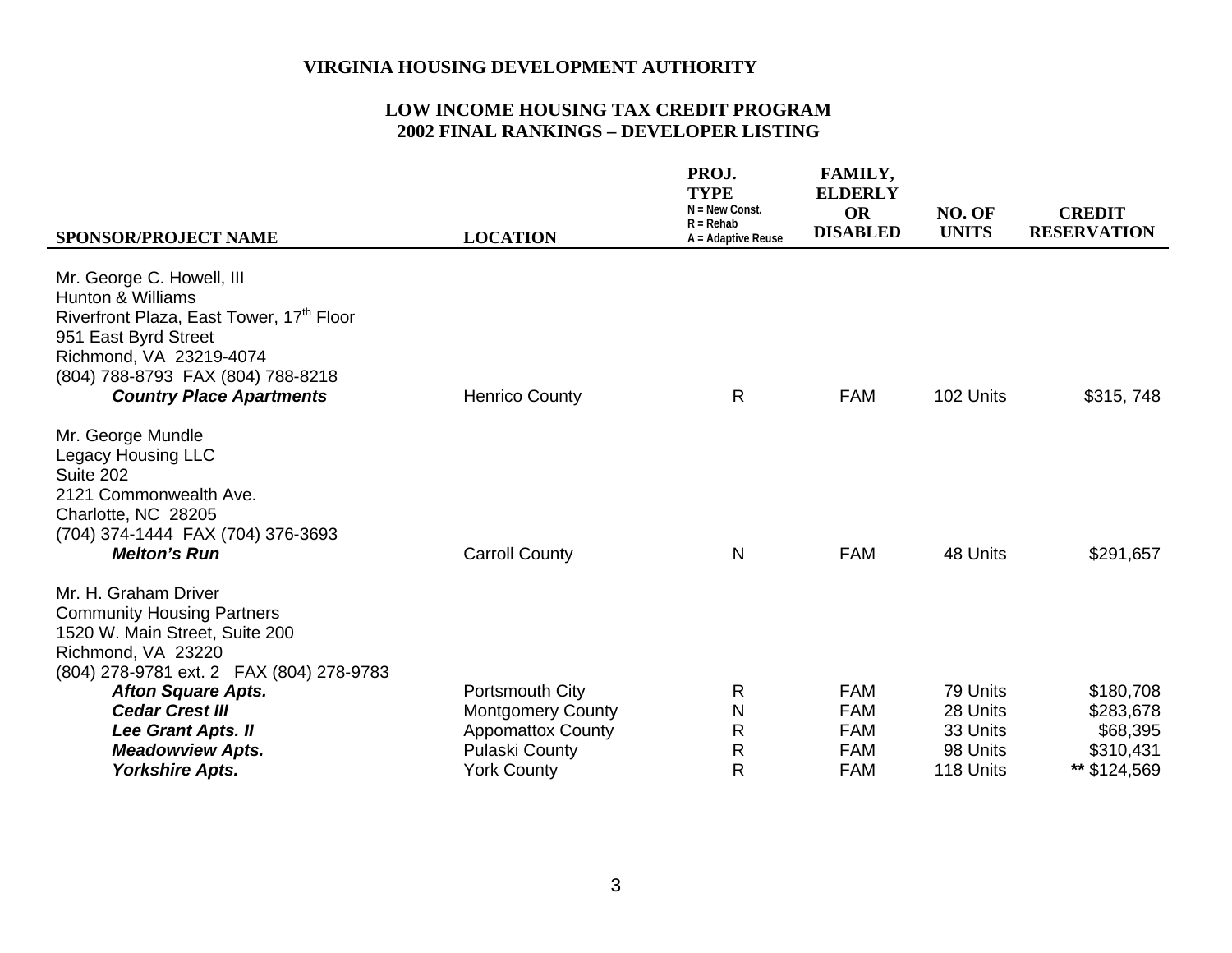| <b>SPONSOR/PROJECT NAME</b>                                                                                                                                                                | <b>LOCATION</b>          | PROJ.<br><b>TYPE</b><br>$N = New Const.$<br>$R = Rehab$<br>A = Adaptive Reuse | FAMILY,<br><b>ELDERLY</b><br><b>OR</b><br><b>DISABLED</b> | NO. OF<br><b>UNITS</b> | <b>CREDIT</b><br><b>RESERVATION</b> |
|--------------------------------------------------------------------------------------------------------------------------------------------------------------------------------------------|--------------------------|-------------------------------------------------------------------------------|-----------------------------------------------------------|------------------------|-------------------------------------|
| Ms. Jody Mazur<br>Beacon Construction Co.<br>Building 1, Suite F<br>13195 Warwick Boulevard<br>Newport News, VA 23602<br>(757) 874-6767 FAX (757) 875-1708<br><b>Hilltop South Apts.</b>   | Virginia Beach City      | $\mathsf{R}$                                                                  | <b>FAM</b>                                                | 85 Units               | \$249,121                           |
| Mr. John Welsh<br>AHC, Inc.<br>Suite 200<br>2300 South 9th Street<br>Arlington, VA 22204<br>(703) 486-0626 FAX (703) 486-0653<br><b>Kate's Trace Apts.</b>                                 | <b>Newport News City</b> | $\mathsf{N}$                                                                  | <b>FAM</b>                                                | 108 Units              | \$591,240                           |
| Mr. Jeffrey K. Hettleman<br>Shelter Development, LLC<br>Suite 220<br>218 North Charles Street<br>Baltimore, MD 21201<br>(410) 962-0595 FAX (410) 347-0587<br><b>Walmsley Terrace Apts.</b> | <b>Richmond City</b>     | $\mathsf{R}$                                                                  | <b>FAM</b>                                                | 132 Units              | \$315,417                           |
| Ms. Krista Sturgill<br>Buchanan County Housing Dev. Corp.<br>P.O. Box 1072<br>Grundy, VA 24614<br>(276) 935-7269 FAX (276) 935-2712<br><b>Conaway Village</b>                              | <b>Buchanan County</b>   | N                                                                             | <b>FAM</b>                                                | 15 Units               | \$157,771                           |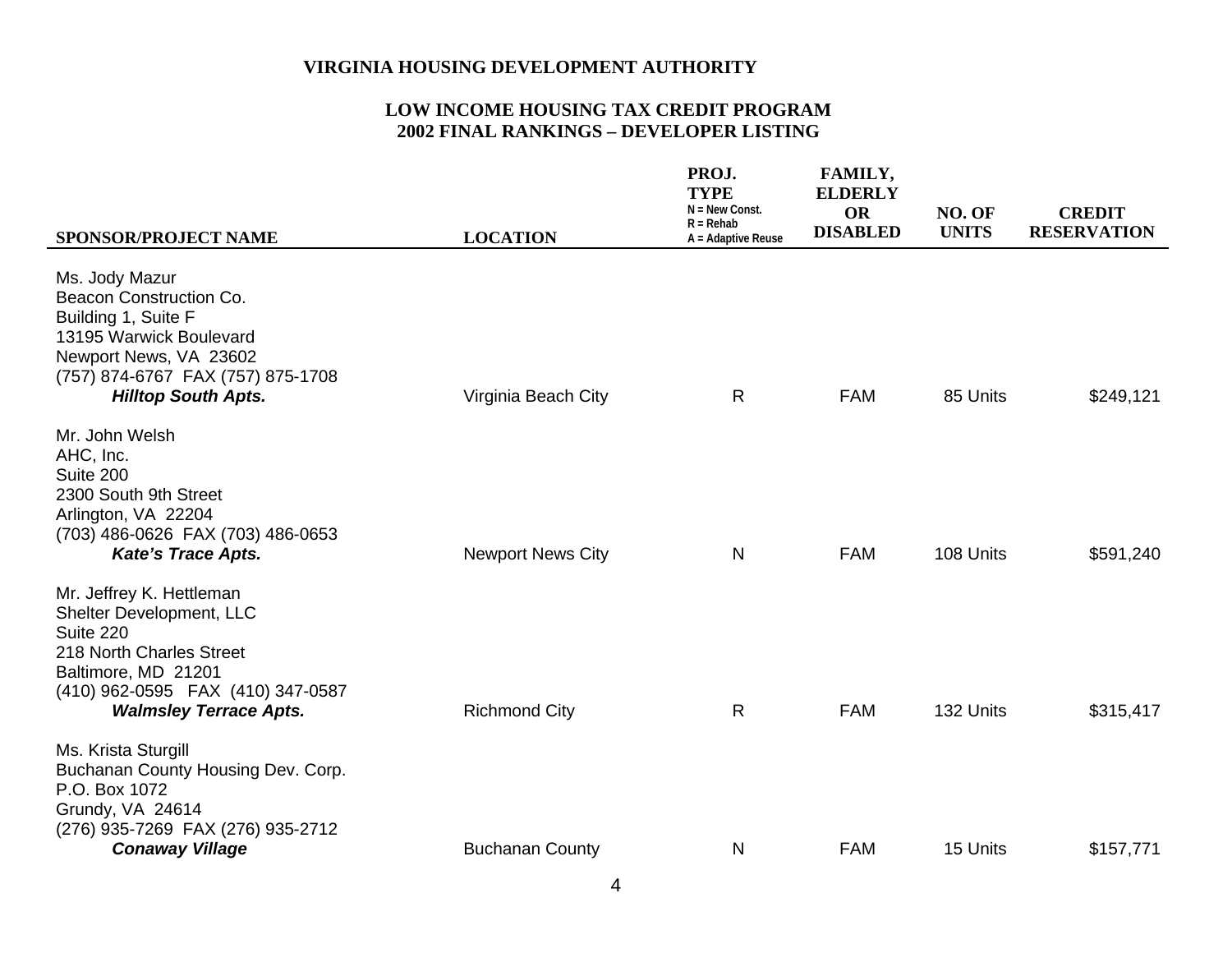| <b>SPONSOR/PROJECT NAME</b>                                                                                                                                                                    | <b>LOCATION</b>     | PROJ.<br><b>TYPE</b><br>$N = New Const.$<br>$R = Rehab$<br>A = Adaptive Reuse | FAMILY,<br><b>ELDERLY</b><br><b>OR</b><br><b>DISABLED</b> | NO. OF<br><b>UNITS</b> | <b>CREDIT</b><br><b>RESERVATION</b> |
|------------------------------------------------------------------------------------------------------------------------------------------------------------------------------------------------|---------------------|-------------------------------------------------------------------------------|-----------------------------------------------------------|------------------------|-------------------------------------|
| Ms. Laura Dupuy<br>Lynchburg Neighborhood Dev. Foundation<br>927 Church Street<br>Lynchburg, VA 24504<br>(804) 846-6964 FAX (804) 846-6966<br><b>Central City Homes</b>                        | Lynchburg City      | A                                                                             | <b>FAM</b>                                                | 26 Units               | \$237,952                           |
| Mr. Mark Kinser<br>Unlimited Construction, Inc.<br>P.O. Box 2854<br>Radford, VA 24143<br>(540) 230-5902 FAX (540) 639-1960<br><b>Heather Glen</b>                                              | <b>Radford City</b> | N                                                                             | <b>FAM</b>                                                | 40 Units               | \$341,295                           |
| Mr. Ronald C. Ripley<br>Ms. Lou R. Joyner<br>Ripley Heatwole Co., Inc.<br>808 Newtown Road<br>Virginia Beach, VA 23462<br>(757) 473-8575 FAX (757) 473-8902<br><b>Cottages at Great Bridge</b> | Chesapeake City     | $\mathsf{N}$                                                                  | <b>ELD</b>                                                | 96 Units               | \$611,560                           |
| <b>Marshall Manor</b>                                                                                                                                                                          | <b>Norfolk City</b> | N                                                                             | <b>ELD</b>                                                | 100 Units              | \$649,701                           |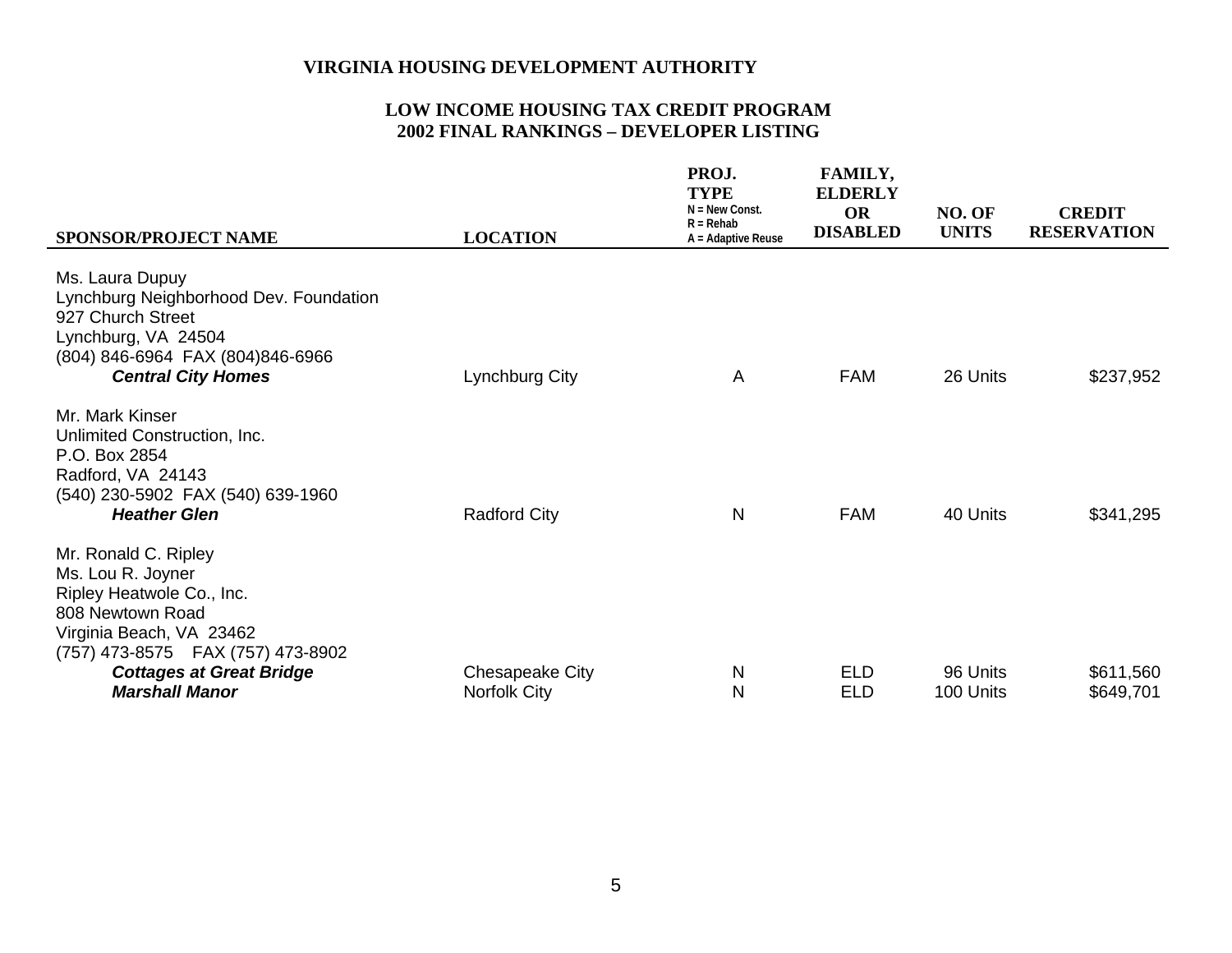| <b>SPONSOR/PROJECT NAME</b>                                                                                                                                                                                                                      | <b>LOCATION</b>                                                      | PROJ.<br><b>TYPE</b><br>$N = New Const.$<br>$R = Rehab$<br>A = Adaptive Reuse | FAMILY,<br><b>ELDERLY</b><br><b>OR</b><br><b>DISABLED</b> | NO. OF<br><b>UNITS</b>           | <b>CREDIT</b><br><b>RESERVATION</b> |
|--------------------------------------------------------------------------------------------------------------------------------------------------------------------------------------------------------------------------------------------------|----------------------------------------------------------------------|-------------------------------------------------------------------------------|-----------------------------------------------------------|----------------------------------|-------------------------------------|
| Mr. Robert Margolis<br>T. M. Associates, Inc.<br>15825 Shady Grove Road, Suite 25<br>Rockville, MD 20850<br>(301) 365-9314 FAX (301) 365-9335<br><b>Brookside Square Apts.</b><br><b>Lawrenceville Manor Apts.</b><br><b>Reese Village Apts.</b> | Southampton County<br><b>Brunswick County</b><br><b>Emporia City</b> | R<br>$\mathsf{R}$<br>$\mathsf{R}$                                             | <b>FAM</b><br><b>FAM</b><br><b>FAM</b>                    | 32 Units<br>24 Units<br>40 Units | \$95,271<br>\$98,942<br>\$151,421   |
| Ms. Rosana M. Montequin<br>Wesley Housing Development Corp.<br>Suite 204<br>5515 Cherokee Avenue<br>Alexandria, VA 22312<br>(703) 642-3830 ext. 220 FAX (703) 941-1724<br><b>Coppermine Place Disability</b><br><b>Coppermine Place Elderly</b>  | <b>Fairfax County</b><br><b>Fairfax County</b>                       | N<br>N                                                                        | <b>DIS</b><br><b>ELD</b>                                  | 22 Units<br>66 Units             | \$22,555<br>\$453,999               |
| Mr. Schirra Hayes<br>Regency Development Associates, Inc.<br>11 South 12 <sup>th</sup> Street<br>Richmond, VA 23219<br>(804) 343-1600 FAX (804) 343-0262<br><b>Checed Warwick</b>                                                                | <b>Newport News City</b>                                             | N                                                                             | <b>ELD</b>                                                | 48 Units                         | \$293,912                           |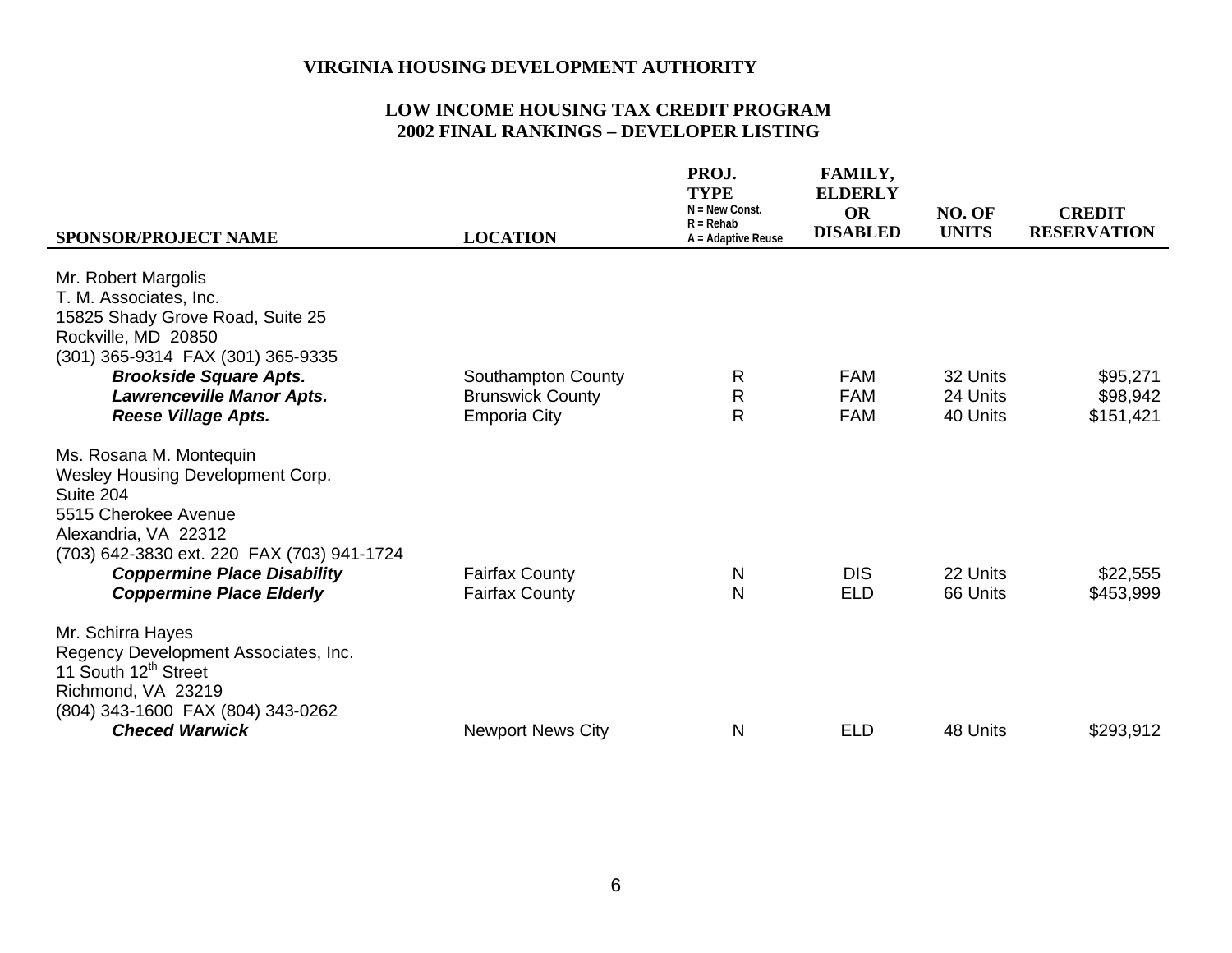| SPONSOR/PROJECT NAME                                                                                                                                                                              | <b>LOCATION</b>             | PROJ.<br><b>TYPE</b><br>$N = New Const.$<br>$R = Rehab$<br>A = Adaptive Reuse | FAMILY,<br><b>ELDERLY</b><br><b>OR</b><br><b>DISABLED</b> | NO. OF<br><b>UNITS</b> | <b>CREDIT</b><br><b>RESERVATION</b> |
|---------------------------------------------------------------------------------------------------------------------------------------------------------------------------------------------------|-----------------------------|-------------------------------------------------------------------------------|-----------------------------------------------------------|------------------------|-------------------------------------|
| Mr. Scott Kline<br>NHT/Enterprise Preservation Corporation<br>1101 30th Street N.W.<br>Washington, DC 20007<br>(202) 333-8931 FAX (202) 833-1031<br><b>Garrett Square</b>                         | <b>Charlottesville City</b> | $\mathsf{R}$                                                                  | <b>FAM</b>                                                | 150 Units              | \$543,866                           |
| Ms. Shalonda Lincoln<br>AHC, Inc.<br>Suite 200<br>2300 South Ninth Street<br>Arlington, VA 22204<br>(703) 486-0626 ext. 15 FAX (703) 486-0653<br><b>Hunter's Park @ Cherrydale</b>                | <b>Arlington County</b>     | N                                                                             | <b>ELD</b>                                                | 74 Units               | \$562,593                           |
| Mr. Steven E. Lawson<br>The Lawson Companies<br>373 Edwin Drive<br>Virginia Beach, VA 23462<br>(757) 499-6161 FAX (757) 499-9414<br><b>Greenlakes Apts.</b>                                       | Virginia Beach City         | $\mathsf{R}$                                                                  | <b>FAM</b>                                                | 150 Units              | \$418,282                           |
| Mr. Tom Johnston<br>S. L. Nusbaum Realty Co.<br>1000 Bank of America Center<br><b>One Commercial Place</b><br>Norfolk, VA 23510<br>(757) 640-2226 FAX (757) 640-2281<br><b>Belleharbour Apts.</b> | <b>Suffolk City</b>         | N                                                                             | <b>FAM</b>                                                | 120 Units              | \$595,353                           |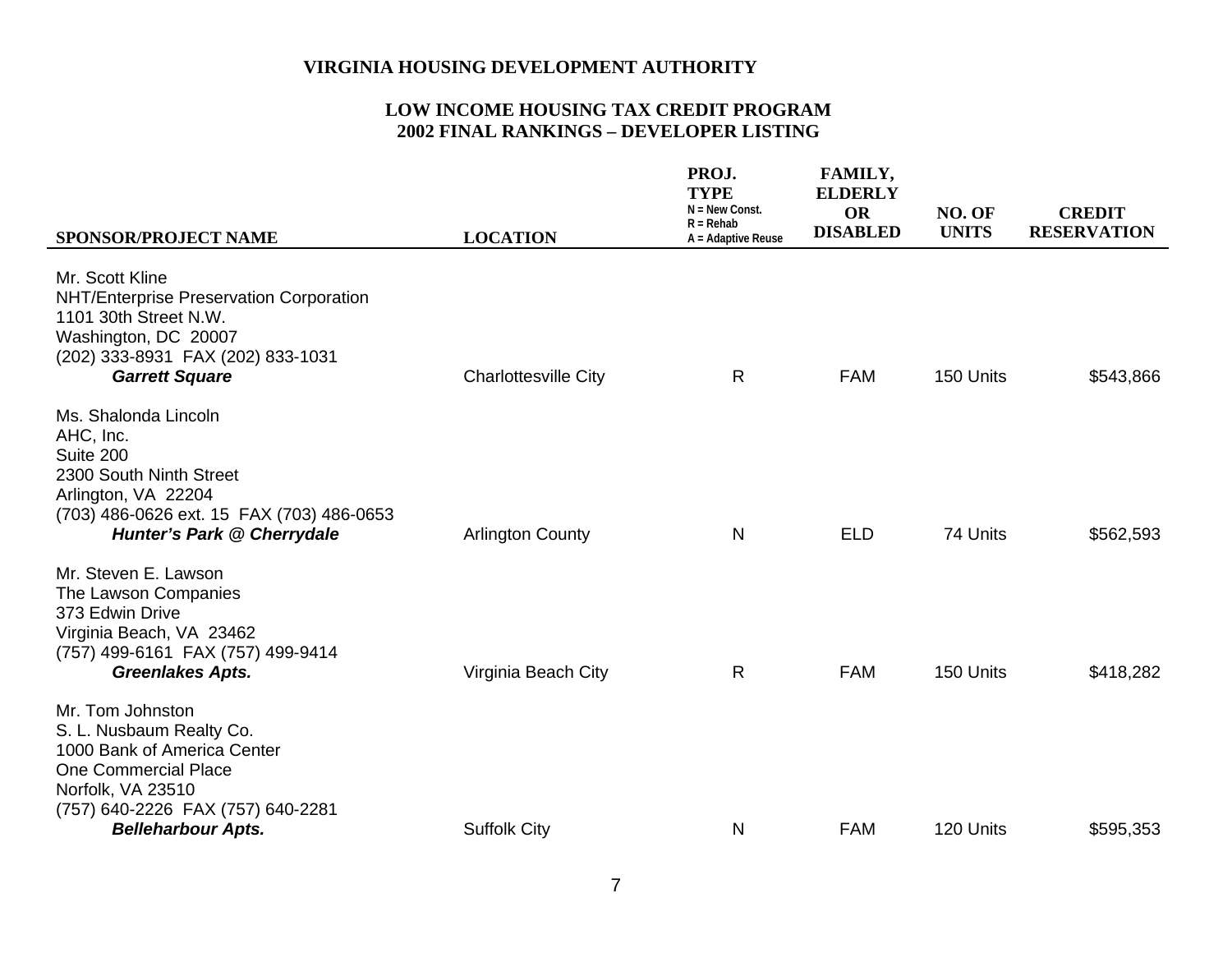| <b>SPONSOR/PROJECT NAME</b>                                                                                                                                                                                     | <b>LOCATION</b>                               | PROJ.<br><b>TYPE</b><br>$N = New Const.$<br>$R = Rehab$<br>A = Adaptive Reuse | FAMILY,<br><b>ELDERLY</b><br><b>OR</b><br><b>DISABLED</b> | NO. OF<br><b>UNITS</b> | <b>CREDIT</b><br><b>RESERVATION</b> |
|-----------------------------------------------------------------------------------------------------------------------------------------------------------------------------------------------------------------|-----------------------------------------------|-------------------------------------------------------------------------------|-----------------------------------------------------------|------------------------|-------------------------------------|
| Ms. Theresa Tapscott<br>Albemarle Charlottesville Development Corp.<br>2127 Berkmar Drive<br>Charlottesville, VA 22901<br>(434) 817-2447 FAX (434) 973-3730<br><b>Whitewood Village</b>                         | <b>Albemarle County</b>                       | R                                                                             | <b>FAM</b>                                                | 96 Units               | \$490,833                           |
| Mr. Thomas J. McMullen, Jr.<br>Blue Ridge Village, Inc.<br>Suite 206<br>2109 E. Palm Avenue<br>Tampa, FL 33605<br>(813) 247-2828 FAX (813) 247-3326<br><b>Blue Ridge Village</b>                                | <b>Roanoke City</b>                           | $\mathsf{N}$                                                                  | <b>ELD</b>                                                | 48 Units               | \$427,667                           |
| Mr. Todd Copeland<br><b>RST Development</b><br>Suite 200<br><b>168 Business Park Drive</b><br>Virginia Beach, VA 23462<br>(757) 473-3706 FAX (757) 473-3732<br><b>Dorchester Square Apts.</b><br>Oakmeade Apts. | <b>Franklin City</b><br><b>Henrico County</b> | $\mathsf{R}$<br>$\mathsf{R}$                                                  | <b>FAM</b><br><b>FAM</b>                                  | 125 Units<br>100 Units | \$521,427<br>\$347,468              |
| Mr. William A. Simkins, Jr.<br>William A. Simkins & Associates, Inc.<br>4705 Cheverly Court<br>Virginia Beach, VA 23464<br>(757) 495-0531 FAX (757) 495-0017<br><b>Ebbetts Plaza</b>                            | Virginia Beach City                           | $\mathsf{R}$                                                                  | <b>FAM</b>                                                | 90 Units               | \$229,517                           |